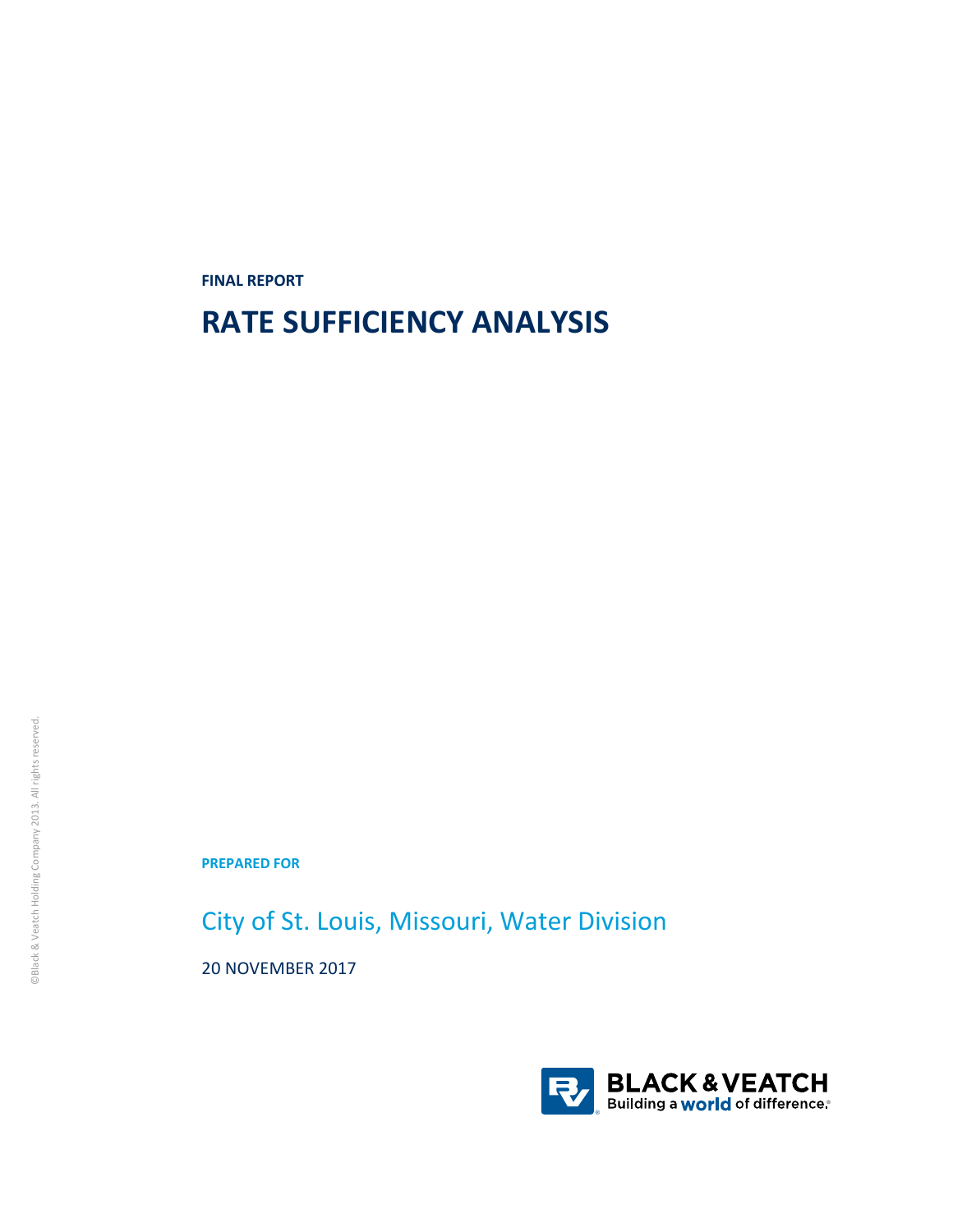

November 20, 2017

Mr. Curtis B. Skouby, P.E. Director of Public Utilities / Water Commissioner City of St. Louis, Water Division 1640 S. Kingshighway Blvd. St. Louis, Missouri 63110-2285

Subject: Adequacy of Current Water Utility Revenues Letter Report

Dear Mr. Skouby,

Enclosed for your consideration is Black & Veatch Management Consulting, LLC's ("Black & Veatch") letter report concerning the sufficiency of current water utility rates for the City of St. Louis Water Division. This report updates our May 2015 report.

In preparation of this report, we have reviewed the records and reports of the Water Division, reviewed the City's Indenture of Trust, and conducted financial analyses for the purpose of addressing the adequacy of current Water Division rates.

As discussed within this report, Black & Veatch estimates the need for revenue increases in Fiscal Years (FY) 2019 through 2023 in order to provide sufficient funding for all operating and capital expenses and to maintain required fund balances. An important driver of the projected revenue increase requirement is the historical and anticipated continued decline in metered water usage. This trend is affecting water utilities across the country, and is also occurring in St. Louis. In addition, while the number of flat rate accounts has also declined over the past several years, Black & Veatch anticipates that flat rate customers will remain stable at the current level during the study period.

Over the study period, Black & Veatch observes that while projected revenues under existing rates will to continue to decline slightly, the Water Division's annual expenditures will increase over the same period. These increases in operating expenditures support the Water Division's activities in maintaining levels of service. In addition, the Water Division is projecting the need for certain important capital projects, required in order to allow the utility to maintain itself as a sound, viable utility. Under the City's current plan, these capital projects will be funded by a mix low interest loans, revenue bonds, annual revenues ("pay-as-you-go" financing), and existing fund balances. In accordance with that plan, the City anticipates debt service payments on the anticipated revenue bond issuance beginning in FY 2021.

Based on our analyses, and under the assumptions described in this report, Black & Veatch presents the following findings:

1. Throughout the study period, Black & Veatch estimates that the Water Division's projected net revenues will be sufficient contingent upon on enactment of 9.0 percent annual rate increases in FY 2019, FY 2020, and FY 2021. We do not project the need for rate increases for FY 2022 or FY 2023 at this time. These increases are necessary, as indicated in this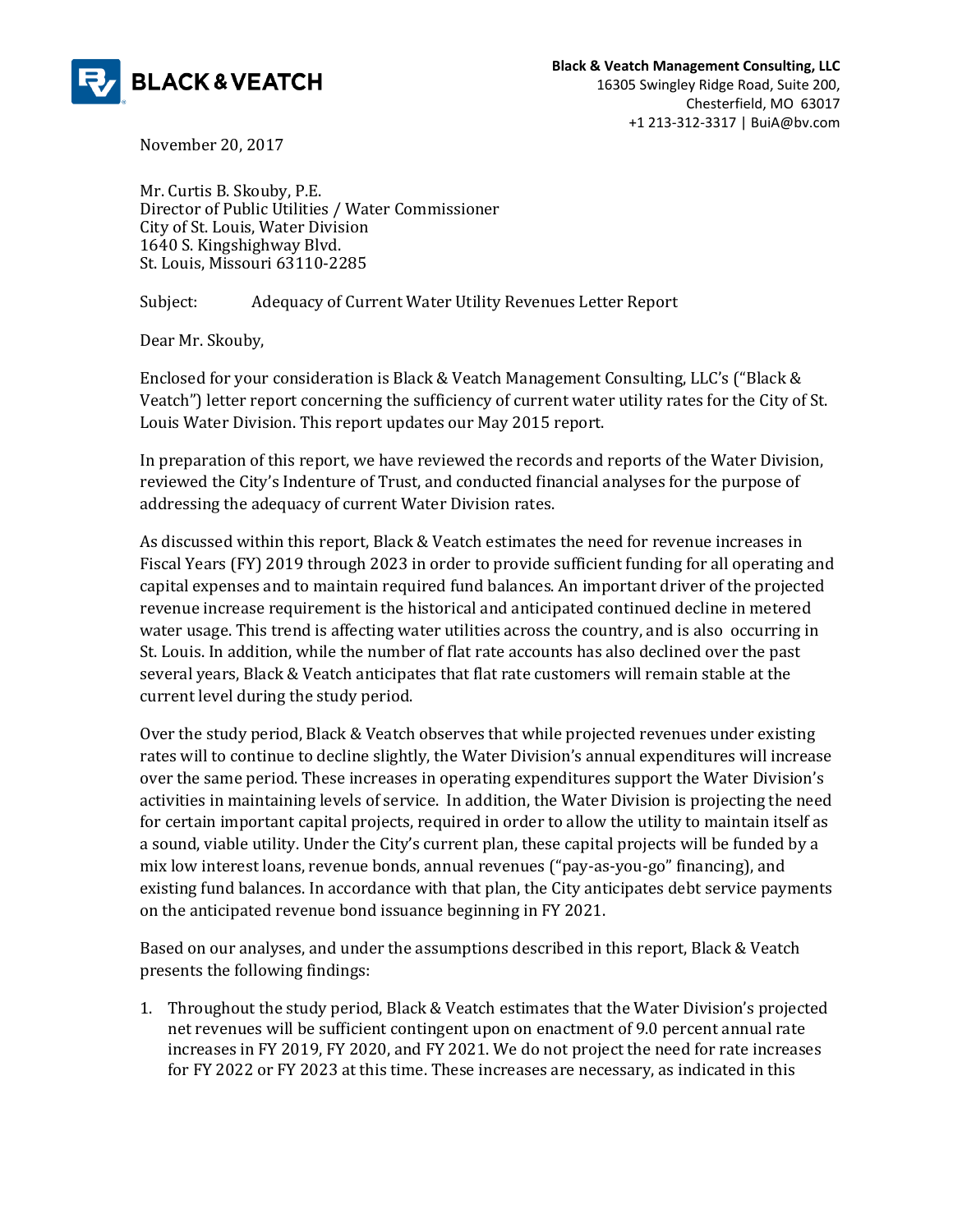- 2. report, for the Water Division to comply with the requirements outlined in the Master Indenture.
- 3. The Water Division maintains its operating balance at or above 120 days of operating and maintenance expenses throughout the study period, as encouraged by the City's financial advisor, Public Financial Management.
- 4. The Water Division meets annual debt service coverage requirements with debt service coverage levels at or above 150 percent throughout the forecast period.
- 5. Based on the City's financing plan, the Water Division will need to issue approximately \$77 million in revenue bonds in FY 2021 to fund the Capital Improvement Program proposed by Water Division management.

Black & Veatch wishes to acknowledge the cooperation and assistance provided by Water Division staff during this engagement. We greatly appreciate this opportunity to be of service to the Water Division. If you have any questions about this report, please call Pam Lemoine at (636) 536-5813.

Very truly yours,

BLACK & VEATCH MANAGEMENT CONSULTING, LLC

nul fel

Ann Bui Managing Director

Enclosure

cc: Ms. Perla Burk, City of St. Louis Water Division Ms. Pam Lemoine, Principal Consultant, Black & Veatch Management Consulting, LLC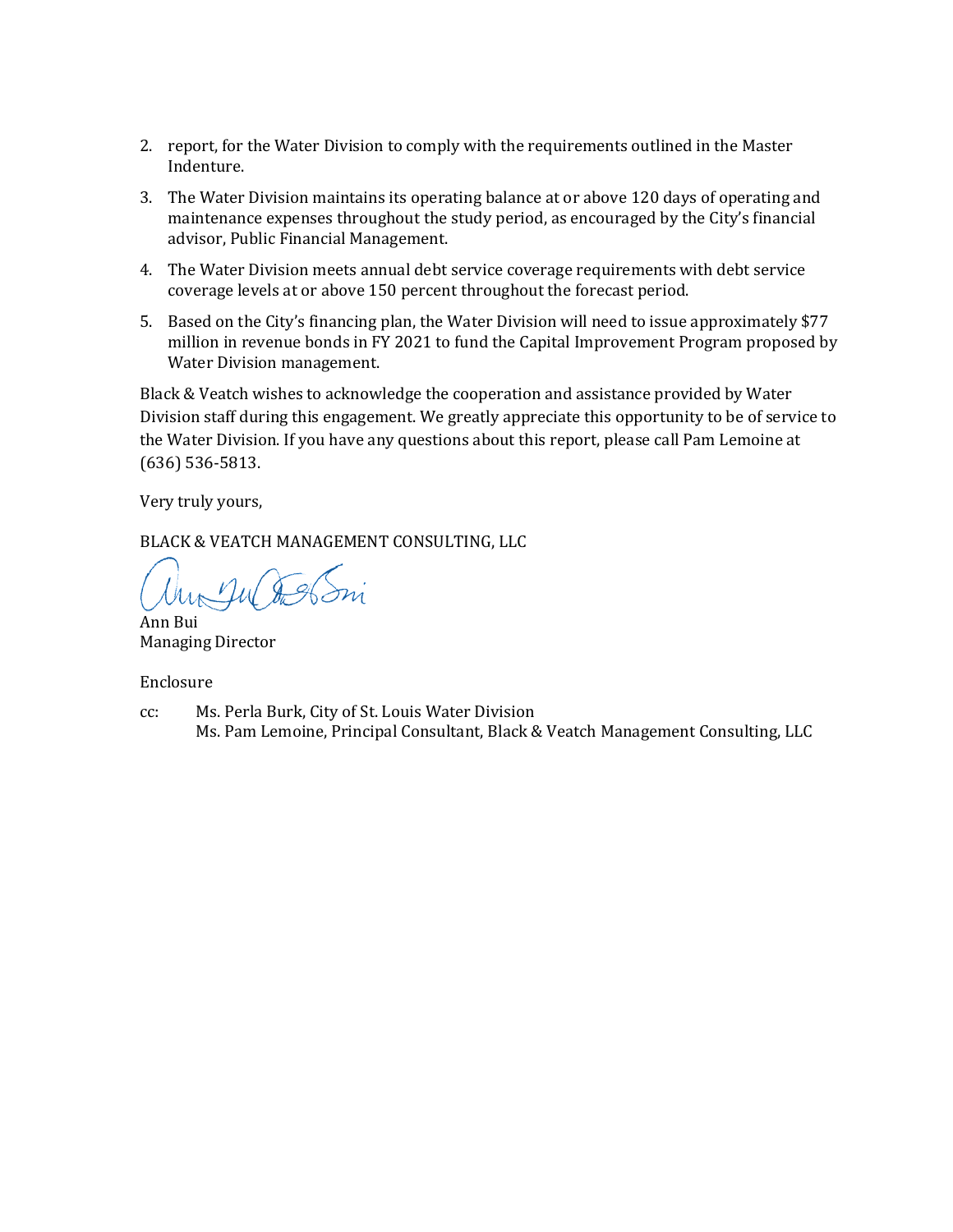# **Table of Contents**

| 1.0 |     |       |
|-----|-----|-------|
|     | 1.1 |       |
|     | 1.2 |       |
| 2.0 |     |       |
| 3.0 |     |       |
|     | 3.1 |       |
|     | 3.2 |       |
|     |     | 3.2.1 |
|     |     | 3.2.2 |
|     |     | 3.2.3 |
|     |     | 3.2.4 |
|     |     | 3.2.5 |
|     |     | 3.2.6 |
|     |     | 3.2.7 |
|     | 3.3 |       |
| 4.0 |     |       |
| 5.0 |     |       |

### **LIST OF TABLES**

| Table 1 |  |
|---------|--|
| Table 2 |  |
| Table 3 |  |

### **LIST OF FIGURES**

| Figure 1 |                                                                |  |
|----------|----------------------------------------------------------------|--|
| Figure 2 |                                                                |  |
| Figure 3 |                                                                |  |
| Figure 4 |                                                                |  |
| Figure 5 | Comparison of a Typical Flat Rate Customer Quarterly Bill with |  |
| Figure 6 |                                                                |  |
| Figure 7 | Comparison of a Typical Flat Rate Customer Quarterly Bill with |  |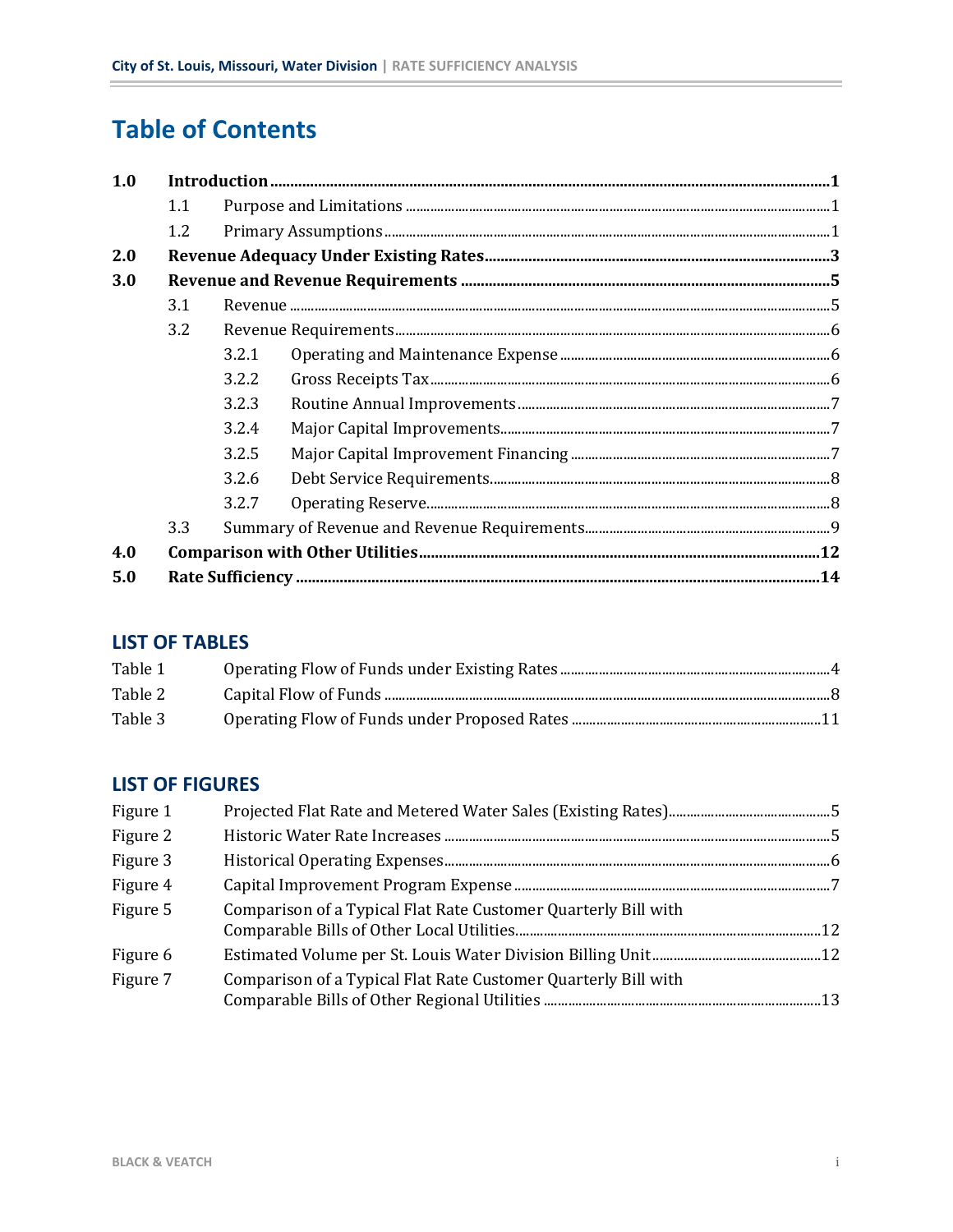# **1.0 Introduction**

### **1.1 PURPOSE AND LIMITATIONS**

The City of St. Louis, Missouri, Water Division (the "Water Division") engaged Black & Veatch Management Consulting, LLC (Black & Veatch) to study, through financial analyses, the revenues and revenue requirements of the Water Division from July 1, 2017 through June 30, 2023 (the "Study Period"), comprising the Water Division's Fiscal Years (FY) 2018-2023. The purpose of this report (the "Report") is to summarize findings of the financial analyses and to provide recommendations that result regarding the sufficiency of the Water Division's water rate revenue as compared to the requirements of the Master Indenture and other financial criteria as set forth in the Report.

In conducting its analyses and in forming an opinion of future operating expenses and revenues summarized in this Report, Black & Veatch has made certain assumptions with respect to conditions, events, and circumstances that may occur in the future. This Report summarizes such assumptions and methodologies. While Black & Veatch believes the assumptions are reasonable and the projection methodology valid, actual results may differ materially from those projected, as influenced by the conditions, events, and circumstances that actually occur. The methodology utilized by Black & Veatch in performing the analysis follows generally accepted water industry practices for such projections.

Use of this report or reliance on any information contained herein constitutes a waiver of and release of Black & Veatch from and against all claims and liabilities, including, but not limited to, liability for special, incidental, indirect, or consequential damages in connection with such use. In addition, use of this report or any information contained herein constitutes agreement to defend and hold Black & Veatch harmless from and against any claims and liability in connection with such use to the extent permitted by law.

#### **1.2 PRIMARY ASSUMPTIONS**

In preparation of this Report, Black & Veatch has relied on certain historical, financial, and statistical data supplied by the Water Division and not within the control of Black & Veatch. While Black & Veatch considers such data to be reliable, Black & Veatch has not made an analysis or independently verified the validity of such data. While Black & Veatch believes that the information, data, and opinions contained herein will be reliable under the conditions and subject to the limitations set forth herein, Black & Veatch does not guarantee the accuracy thereof to the extent that such information, data, or opinions were based on information provided by others.

The following are primary assumptions used in the forecast of future expenses and revenues:

- 1. The City's estimates of content, scheduling, and cost of the six-year capital improvement program (the "CIP") present a reasonable projection of the future construction program.
- 2. City staff will recommend the indicated revenue increases to the Board of Aldermen in time for their stated implementation.
- 3. The Board of Aldermen will approve the indicated revenue increases and the issuance of the proposed new debt in FY 2021 required to finance the CIP.
- 4. Debt service for the proposed revenue bonds will be approximately as estimated.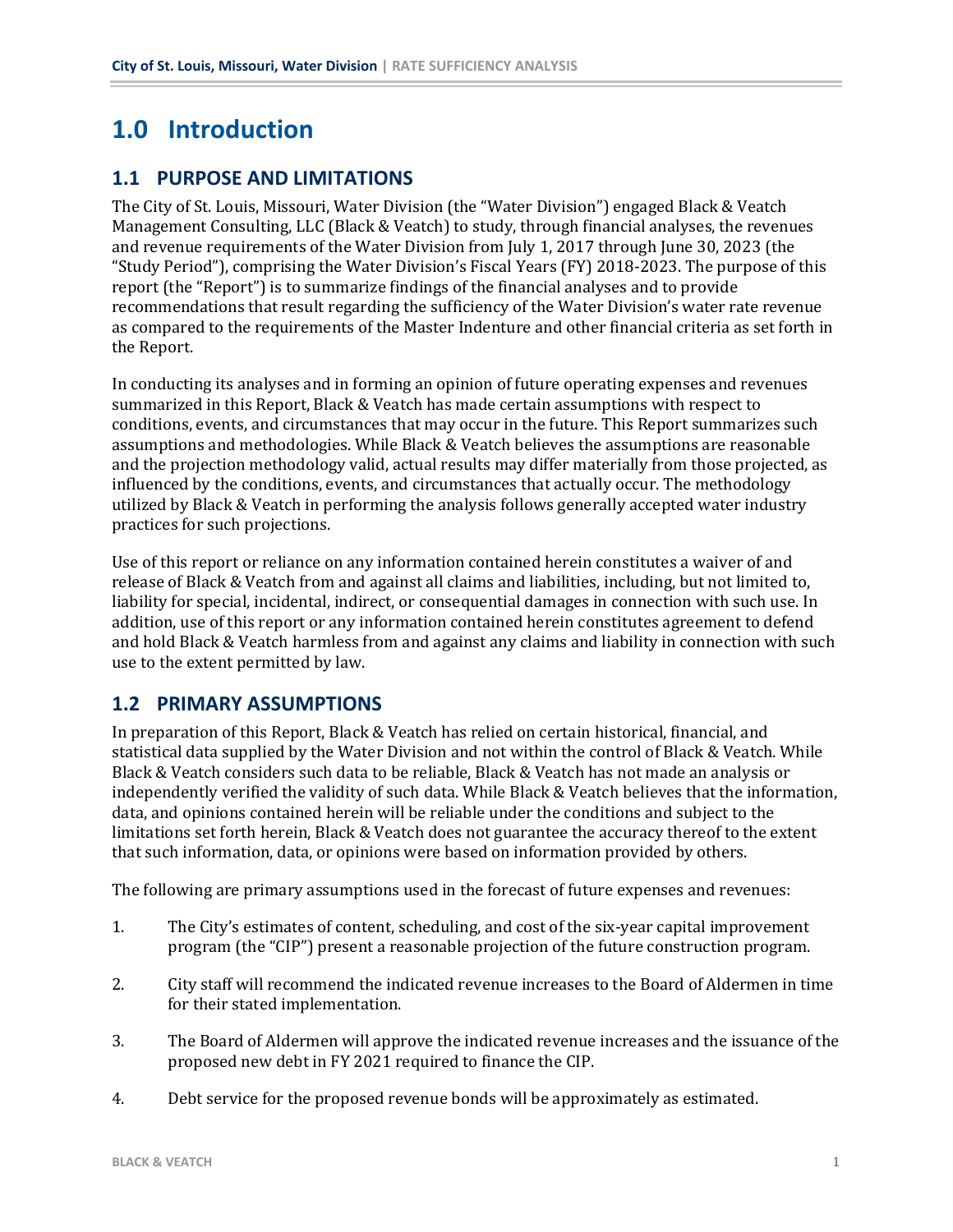- 5. The City will provide a minimum operating reserve balance by the end of the Study Period that is at least equal to the next 120 days of operating expenditures, as encouraged by the City's financial advisor.
- 6. There will be no significant changes in water sales from the projections shown herein.
- 7. There will be no material changes in federal and state laws or regulations that would adversely affect the City's ability to secure tax-exempt financing for its Water Division, place more stringent limitations on water quality, materially increase the cost of constructing or operating the water system, or otherwise adversely affect operating of the water system.
- 8. Local and regional economic conditions will remain relatively stable.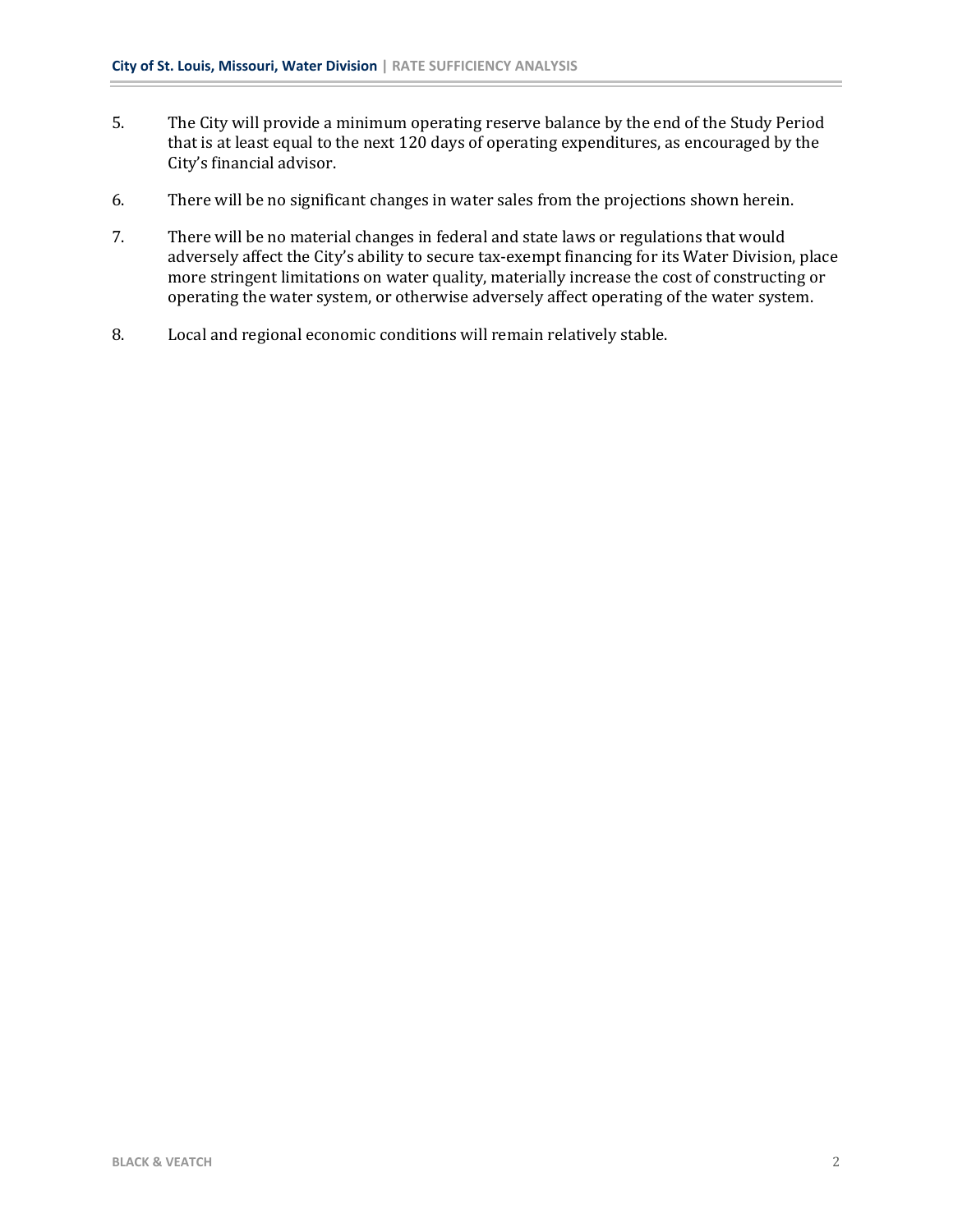## **2.0 Revenue Adequacy Under Existing Rates**

Table 1 presents a comparison summary of revenues under existing rates and revenue requirements. This summary table demonstrates the extent to which the City expects to complies with the rate covenants of the Master Indenture for FY 2018 through 2023 under current rates. Rate increases of 11.0 and 12.0 percent in FY 2010 and FY 2011 respectively, in addition to the repayment of outstanding debt refunded through the Series 2011 Water Revenue Refunding Bonds, have improved the ability of the Water Division to meet rate covenant requirements for debt service coverage during the Study Period.

Under the current rate structure, the City projects to have sufficient adjusted net revenues in FY 2017-2020 to meet the more restrictive additional bonds coverage test for FY 2018-2021. However, projected net revenues in FY 2022 through 2023 will not be sufficient to meet this requirement. The City must satisfy the additional bonds coverage test requirement in order to issue revenue bonds in FY 2021 required to finance proposed capital improvement projects in FY 2021-2023. The additional bonds test requires net revenues for the prior fiscal year, as adjusted for any rate increase adopted prior to the sale of additional bonds, provide at least 125 percent of the maximum annual debt service requirement, including debt service on any proposed bonds.

As indicated by Table 1, annual debt service coverage is well above the 125 percent limit in FY 2017 through 2021, falling to its lowest point of 161 percent in FY 2021, but does not meet this requirement in the years thereafter without adopted rate increases. To maintain its position to meet these coverage requirements over the long term, and to retain and/or improve the water utility's current bond rating, Black & Veatch recommends that the City establish a policy to maintain a *minimum* annual debt service coverage target of 150 percent.

While projected revenues should meet rate covenant debt service requirements, without rate increases in or before FY 2021, the Water Division's net annual operating fund balance will be negative beginning in FY 2019, and the operating fund balance drops below the minimum of120 days of operation and maintenance expense by FY 2021.

While operating fund balances are available to absorb short term annual revenue shortfalls, Black & Veatch recommends 9.0 percent rate increases in fiscal years 2019, 2020, and 2021. These increases should help the Water Division to maintain a positive annual operating fund balance in most years of the study period, allowing the current operating fund balance to remain above 120 days of operation and maintenance expenses, while allowing sufficient funding for the capital projects included in the CIP as well as any unforeseen capital funding needs that may arise during the study period. This is critical not only for the financial stability of the Water Division, but also to demonstrate to the bond market and rating agencies the City's commitment to maintaining the financial health of the Water Division. Presented in the following pages of this Report is a detailed discussion of the methodology used both for Table 1 and a similar table (Table 3) showing the effect of proposed revenue increases.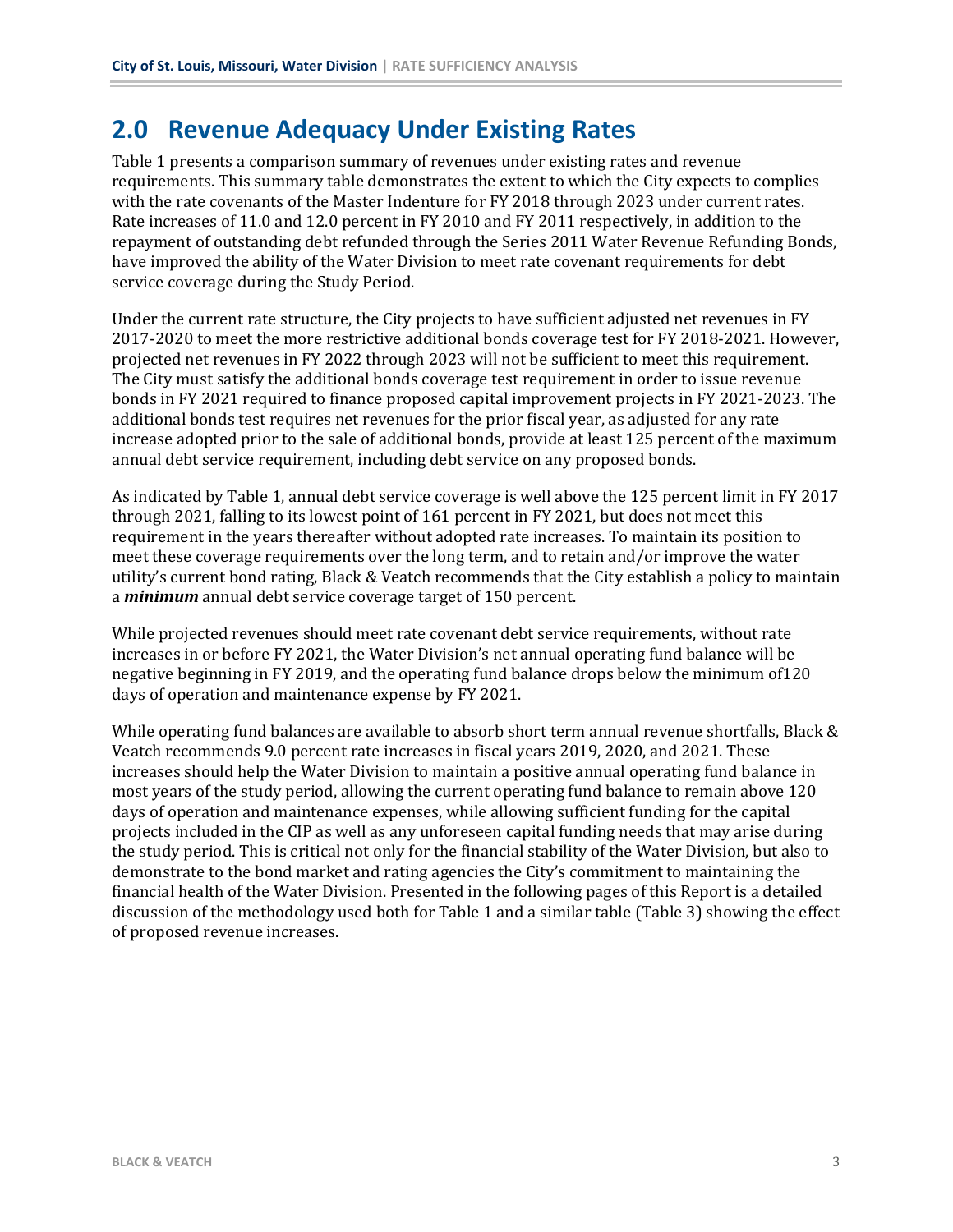#### <span id="page-7-0"></span>Table 1 Operating Flow of Funds under Existing Rates

| Line           |                                                  |              |               |             |             |                |              |                               |                                                    |                               |
|----------------|--------------------------------------------------|--------------|---------------|-------------|-------------|----------------|--------------|-------------------------------|----------------------------------------------------|-------------------------------|
| No.            |                                                  |              |               | 2017        | 2018        | 2019           | 2020         | 2021                          | 2022                                               | 2023                          |
|                |                                                  |              |               | \$          | \$          | \$             | \$           | \$                            | \$                                                 | \$                            |
|                | <b>Water Sales Revenue at Existing Rates</b>     |              |               |             |             |                |              |                               |                                                    |                               |
| 1              | Retail (a)                                       |              |               | 46,966,000  | 46,745,000  | 46,526,000     | 46,309,000   | 46,094,000                    | 45,882,000                                         | 45,672,000                    |
| $\overline{2}$ | Wholesale (b)                                    |              |               | 3,974,000   | 4,014,000   | 4,054,000      | 4,095,000    | 4,136,000                     | 4,177,000                                          | 4,219,000                     |
|                | <b>Additional Retail Water Sales Revenue:</b>    |              |               |             |             |                |              |                               |                                                    |                               |
|                |                                                  | Proposed     |               |             |             |                |              |                               |                                                    |                               |
|                |                                                  | Retail Rate  | <b>Months</b> |             |             |                |              |                               |                                                    |                               |
|                | Year                                             | Increase     | Effective     |             |             |                |              |                               |                                                    |                               |
| 3              | 2017                                             | 0.0%         | 0             | $\mathbf 0$ | 0           | $\mathbf 0$    | $\mathbf 0$  | 0                             | 0                                                  | 0                             |
| $\overline{4}$ | 2018                                             | 0.0%         | 3             |             | $\Omega$    | $\overline{0}$ | $\mathbf{0}$ | $\overline{0}$                | $\mathbf{0}$                                       | $\mathbf 0$                   |
| 5              | 2019                                             | 0.0%         | 12            |             |             | $\mathbf 0$    | $\mathbf 0$  | 0                             | $\mathbf 0$                                        | 0                             |
| 6<br>7         | 2020<br>2021                                     | 0.0%<br>0.0% | 12<br>12      |             |             |                | $\mathbf{0}$ | $\overline{0}$<br>$\mathbf 0$ | $\mathbf{0}$<br>0                                  | $\mathbf 0$<br>0              |
| 8              | 2022                                             | 0.0%         | 12            |             |             |                |              |                               | $\mathbf{0}$                                       | $\mathbf{0}$                  |
| 9              | 2023                                             | 0.0%         | 12            |             |             |                |              |                               |                                                    | 0                             |
| 10             | <b>Total Additional Water Sales Revenue</b>      |              |               | $\Omega$    | $\Omega$    | $\Omega$       | $\Omega$     | $\Omega$                      | $\Omega$                                           | $\overline{0}$                |
| 11             | Total Water Sales Revenue                        |              |               | 50,940,000  | 50,759,000  | 50,580,000     | 50,404,000   | 50,230,000                    | 50,059,000                                         | 49,891,000                    |
|                |                                                  |              |               |             |             |                |              |                               |                                                    |                               |
|                | <b>Other Revenue</b>                             |              |               |             |             |                |              |                               |                                                    |                               |
| 12             | Other Operating Revenue                          |              |               | 2,618,000   | 2,644,000   | 2,670,000      | 2,697,000    | 2,724,000                     | 2,751,000                                          | 2,779,000                     |
| 13             | Interest Income (c)                              |              |               | 139,000     | 141,600     | 131,100        | 98,300       | 52,800                        | 17,000                                             | 17,000                        |
| 14             | Net Other Nonoperating Revenues (d)              |              |               | 952,000     | 952,000     | 952,000        | 952,000      | 952,000                       | 952,000                                            | 952,000                       |
| 15             | <b>Total Revenue</b>                             |              |               | 54,649,000  | 54,496,600  | 54,333,100     | 54,151,300   | 53,958,800                    | 53,779,000                                         | 53,639,000                    |
| 16             | Operation and Maintenance Expense (e) 41,069,000 |              |               |             | 42,095,000  | 43,145,000     | 44,221,000   | 45,323,000                    | 46,451,000                                         | 47,608,000                    |
| 17             | Gross Receipts Tax (f)                           |              |               | 3,271,000   | 3,261,000   | 3,252,000      | 3,243,000    | 3,234,000                     | 3,226,000                                          | 3,217,000                     |
| 18             | Net Revenue                                      |              |               | 10,309,000  | 9,140,600   | 7,936,100      | 6,687,300    | 5,401,800                     | 4,102,000                                          | 2,814,000                     |
|                | Debt Service Deposits (g)                        |              |               |             |             |                |              |                               |                                                    |                               |
| 19             | Existing                                         |              |               | 576,100     | 594,300     | 593,500        | 594,500      | 594,300                       | 593,900                                            | 594,300                       |
| 20             | Proposed                                         |              |               | 0           | 23,900      | 287,100        | 287,100      | 3,429,000                     | 6,571,000                                          | 6,571,000                     |
| 21             | <b>Total Debt Service Deposits</b>               |              |               | 576,100     | 618,200     | 880,600        | 881,600      | 4,023,300                     | 7,164,900                                          | 7,165,300                     |
|                |                                                  |              |               |             |             |                |              |                               |                                                    |                               |
| 22             | <b>Routine Annual Improvements</b>               |              |               | 3,983,000   | 3,983,000   | 3,983,000      | 3,983,000    | 3,983,000                     | 3,983,000                                          | 3,983,000                     |
| 23             | <b>Transfer from Ordinance Funds</b>             |              |               | 0           | $\mathbf 0$ | $\mathbf 0$    | $\mathbf 0$  | $\mathbf 0$                   | $\mathbf 0$                                        | $\Omega$                      |
| 24             | <b>Transfer to Construction Funds</b>            |              |               | 5,314,293   | 4,000,000   | 8,000,000      | 10,000,000   | 10,000,000                    | 7,000,000                                          | 5,000,000                     |
| 25             | Net Annual Balance                               |              |               | 435,607     | 539,400     | (4,927,500)    |              |                               | (8,177,300) (12,604,500) (14,045,900) (13,334,300) |                               |
| 26             | Balance Available at Beginning of Year           |              |               | 26,889,000  | 27,324,607  | 27,864,007     | 22,936,507   | 14,759,207                    | 2,154,707                                          | (11,891,193)                  |
| 27             | Balance Available at End of Year                 |              |               | 27,324,607  | 27,864,007  | 22,936,507     | 14,759,207   | 2,154,707                     |                                                    | $(11,891,193)$ $(25,225,493)$ |
| 28             | Debt Service Payments (h)                        |              |               | 576,100     | 618,200     | 880,600        | 881,600      | 4,023,300                     | 7,164,900                                          | 7,165,300                     |
| 29             | Debt Service Coverage (i)                        |              |               | 1789%       | 1479%       | 901%           | 759%         | 134%                          | 57%                                                | 39%                           |

(a) Includes net revenue from metered and flat rate customers. Revenue is projected to decrease at an average annual *rate of -1.0 percent per year for metered customers and 0.0 percent for flat rate customers.*

(b) Revenue increases for the wholesale customers is proportional to expected growth and increases in O&M expense.

(c) Interest income is based on the average balance of funds available for investment and an average annual interest rate *of 0.5 percent. Also includes interest earned on the Bond and Interest Account.*

*(d) Includes net miscellaneous nonoperating revenue and interest expense on consumer deposits.*

*(e) Excludes depreciation expense.*

*(f) Equal to 6.0 percent of gross operating revenue.*

*(g) Deposits to the Bond and Interest Account.*

*(h) Actual payments to the bondholders.*

*(i) Net revenue (Line 18) divided by debt service payments made to bondholders (Line 28).*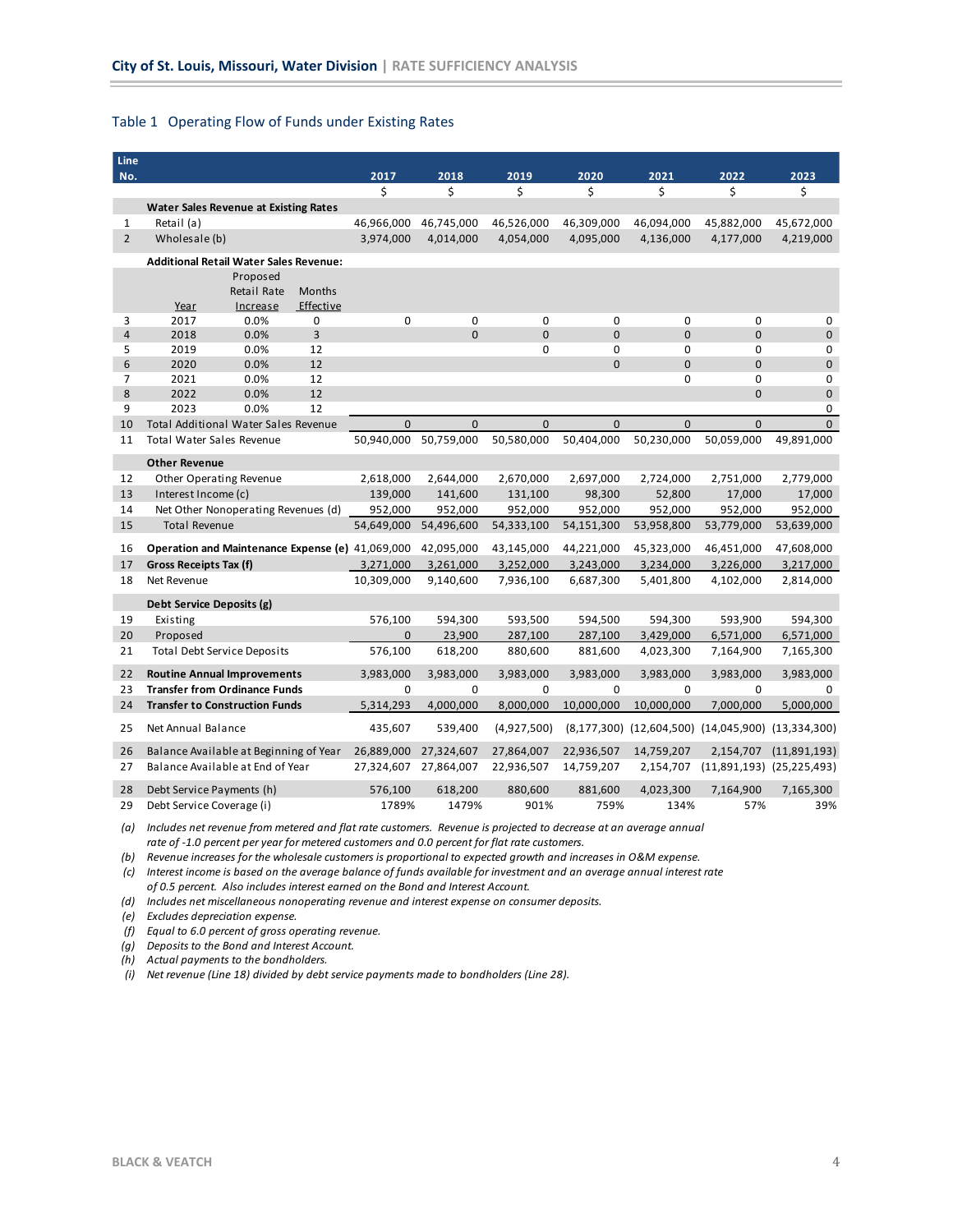## **3.0 Revenue and Revenue Requirements**

#### **3.1 REVENUE**

Revenue for the Water Division comes principally from charges for treated water service, which includes flat rate water sales, metered water sales, and wholesale water service. Metered water sales historically were the largest source of water revenue for the City, but beginning in 2009, flat rate water sales have exceeded metered water sales. This is likely due in part to declining water usage for metered water customers; a trend affecting utilities across the country.



Figure 1 Projected Flat Rate and Metered Water Sales (Existing Rates)

The revenue projection graph in Figure 1 above shows the change in

revenue due to usage changes and various rate increases in FY 2010, and 2011 and the projection under the current rates as of July 2016 for the period of FY 2017 through 2023.

Black & Veatch projects revenue from wholesale customers to increase approximately 1.0 percent per year over 2017<sup>1</sup> revenue. Wholesale customer usage increased sharply in FY 2012 largely because of a significant drought in the region which caused wholesale customers to turn to the City

for a larger portion of their source of supply than they traditionally had obtained. The result was a 41.0 percent increase in wholesale revenue for 2012. Wholesale revenues decreased sharply in FY 2013 and remained steady in FY 2014 and FY 2015. In FY 2016, wholesale revenues increased substantially due to increased sales to Public Water Supply District #2 of St. Charles Co. Overall, wholesale water sales volume in FY 2017 were 23 percent lower than in FY 2016.

Projected metered and flat rate retail water sales revenues are based on revenues actually received under existing rates during FY 2016 and FY 2017, along with recognition of observed trends in billed water sales volumes and customer accounts from historical customer billing information. Based upon these analyses, projected water revenue from metered customers decreases approximately 1.0 percent per year and projected water revenue from flat rate customers remains steady at current levels.

| <b>Historical Rate Increases</b> |                 |                   |  |  |  |  |  |  |  |
|----------------------------------|-----------------|-------------------|--|--|--|--|--|--|--|
|                                  |                 | <b>Cumulative</b> |  |  |  |  |  |  |  |
| <b>Fiscal Year</b>               | <b>Increase</b> | <b>Increase</b>   |  |  |  |  |  |  |  |
| 2010                             | 11.0%           | 11.0%             |  |  |  |  |  |  |  |
| 2011                             | 12.0%           | 24.3%             |  |  |  |  |  |  |  |
| 2012                             | 0.0%            | 24.3%             |  |  |  |  |  |  |  |
| 2013                             | 0.0%            | 24.3%             |  |  |  |  |  |  |  |
| 2014                             | 0.0%            | 24.3%             |  |  |  |  |  |  |  |
| 2015                             | 0.0%            | 24.3%             |  |  |  |  |  |  |  |
| 2016                             | 0.0%            | 24.3%             |  |  |  |  |  |  |  |
| 2017                             | 0.0%            | 24.3%             |  |  |  |  |  |  |  |
| Annual Avq.                      | 2.9%            |                   |  |  |  |  |  |  |  |

Figure 2 Historic Water Rate Increases

<sup>&</sup>lt;sup>1</sup> Wholesale revenue for FY 2016 was higher than normally experienced due to additional water sales to Public Water Supply District #2 of St. Charles Co. Therefore, projected wholesale water sales reflect a return to more usual sales volume.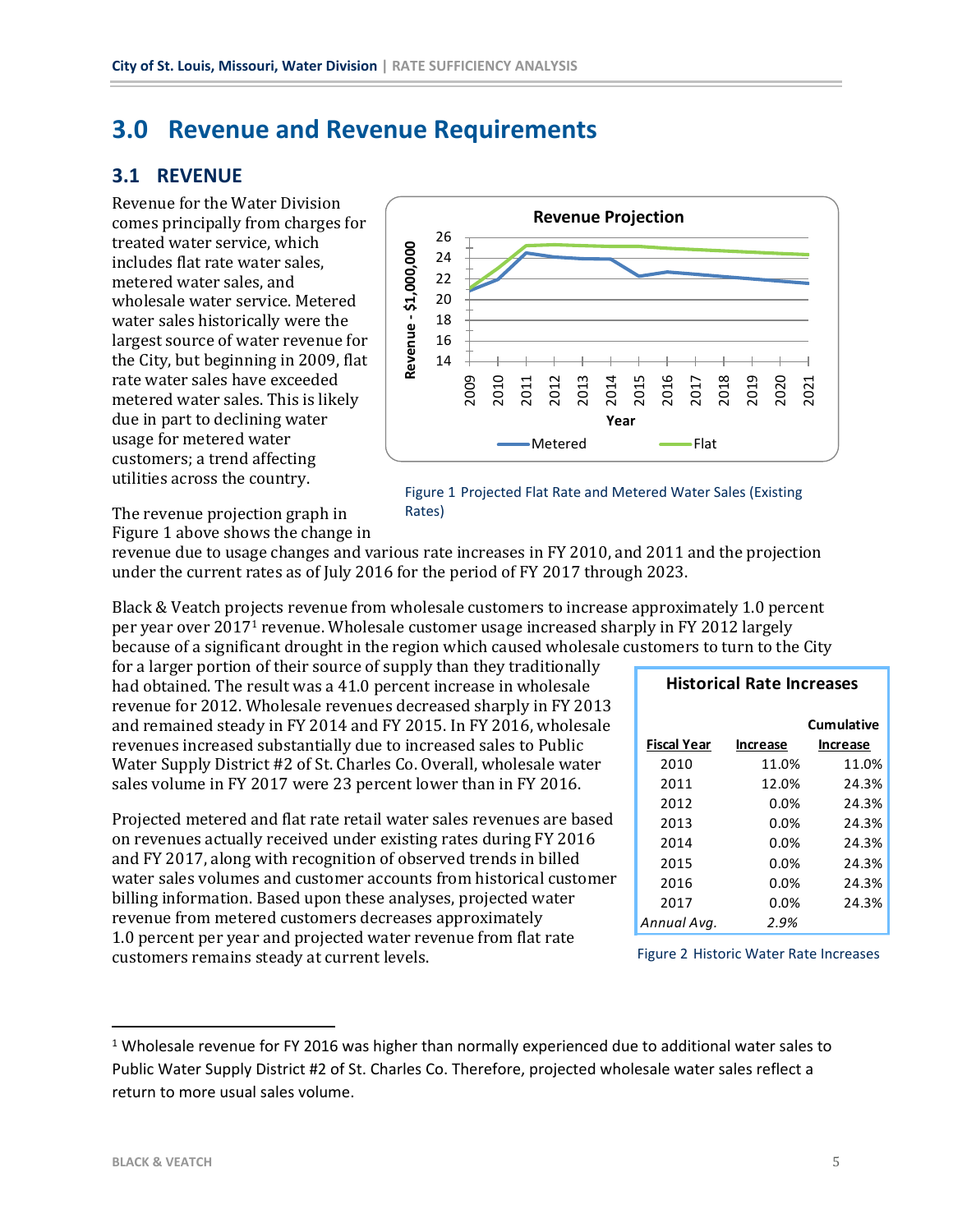The last water rate increase of 12.0 percent occurred in FY 2011. Figure 2 shows a history of the retail water rate increases enacted by the City since 2010. As indicated in Figure 2, the City has not adjusted water rates on a routine annual basis, with no revenue adjustment for the past six years.

### **3.2 REVENUE REQUIREMENTS**

The revenue required to adequately provide for the continued operation of the Water Division must be sufficient to meet the cash requirements for system operation. Revenue requirements include: (1) operating and maintenance expense; (2) gross receipts taxes paid to the City; (3) debt service (consisting of principal and interest payments) on existing and proposed bonds and the projected state of Missouri Department of Natural Resources low interest loan program; and (4) expenditures for routine and major capital improvements met from annual revenues. Projections of the cash requirements to meet these system expenditures for the Study Period are developed in this section.

#### **3.2.1 Operating and Maintenance Expense**

The elements of operating and maintenance expense for the Water Division include the annual expense associated with supply and purification, transmission and distribution, power and pumping, administrative and general, and customer accounting. Each of these cost categories includes salaries and wages, materials and supplies, support services, and other services. Some of the categories include additional costs for chemicals, purchased power, and the cost of service line maintenance. Actual audited costs recorded for FY 2016 were used in this analysis. Unaudited

actual costs were used for FY 2017. Projections for FY 2018 through 2023 are based on actual FY 2016 and FY 2017 costs with assumed inflation allowances ranging between 2. 2 and 3.2 percent per year based on the expenditure category. The result of these projections is an average increase in total operating and maintenance expenses of approximately 2.5 percent per year over the Study Period.





Figure 3 Historical Operating Expenses

expenses incurred due to the Collector of Revenue and the cost of community services. Total operating and maintenance expense is projected to increase from \$41.1 million in FY 2017 to approximately \$47.6 million in FY 2023, as shown in Figure 3.

#### **3.2.2 Gross Receipts Tax**

Gross receipts tax payable by the Water Division is equal to 6 percent of gross water revenue. An additional 4 percent gross receipts tax, which is shown as a separate line item on each water bill, is paid directly to the City's General Fund and does not affect the rate design process of the Water Division. Gross water revenue is equal to total retail water sales revenue, wholesale water sales revenue, interest income, and all other operating and nonoperating revenue. Based on projected revenues, gross receipts tax payments will decrease from \$3.309 million in FY 2017 to \$3.255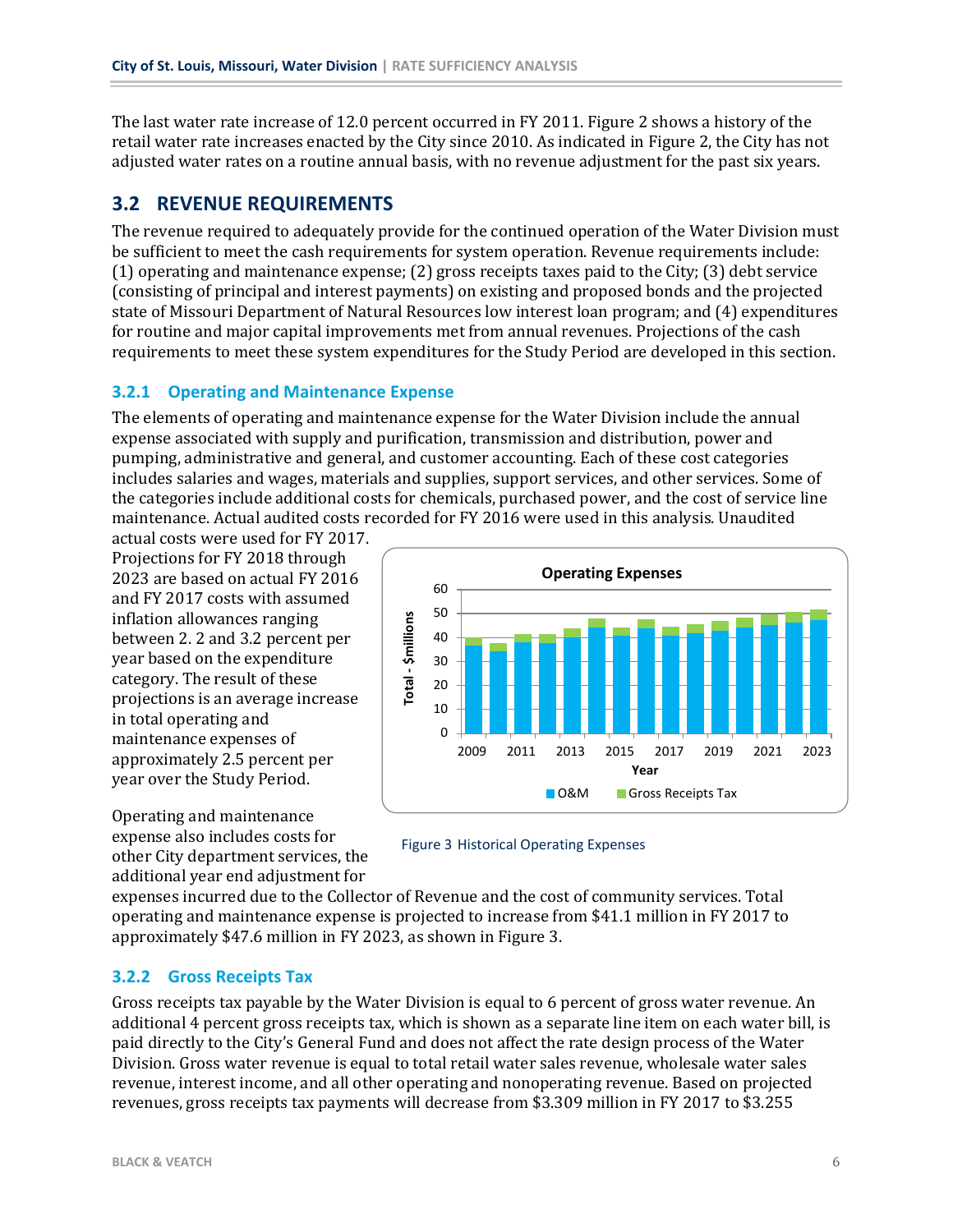million in FY 2023 as shown in Table 1 if rate increases are not implemented during the Study Period. Figure 3 shows the projection of total operating expenses, which consist of total operating and maintenance expense and gross receipts tax payments based on projected revenues with proposed rate increases as depicted in Table 3.

#### **3.2.3 Routine Annual Improvements**

Expenditures for routine annual capital improvements include those costs that tend to be routinely incurred each year for on-going improvements or repairs as well as normal replacements such as vehicles and office equipment. Since the costs of these improvements are a continuing expense to be met each year, the Water Division appropriately finances these expenditures from current water revenues. These expenditures are originally recorded as operating and maintenance expenses but are capitalized during each year and deducted from the Water Division's annual operating and maintenance expense. Routine annual improvements are projected to remain at \$3.983 million throughout the forecast period.

#### **3.2.4 Major Capital Improvements**

Figure 4 summarizes the proposed major capital improvements from FY 2017 through 2023, as prepared by Water Division. The total cost of improvements included in the proposed financing plan is currently estimated to be \$134 million. Major projects include: distribution and

transmission main replacement and improvements (\$69.7 million), Chain of Rocks Wash Water Pump Station (\$30 million), miscellaneous plant improvements (\$22.6 million), and Stacy Reservoir emergency by-pass valving and improvements (\$3 million). Water Division staff has determined that these capital projects are needed to improve operations, provide system redundancy and replace aging infrastructure.



Figure 4 Capital Improvement Program Expense

#### **3.2.5 Major Capital Improvement Financing**

Table 2 presents the proposed CIP financing plan proposed by the City and summarizes the projected source and application of funds over the Study Period. This plan anticipates that proposed capital improvements will be financed from a combination of available funds on hand, annual operating revenues resulting from additional rate increases, revenue bonds, funds available from two loans from the state of Missouri Department of Natural Resources (DNR), and interest income.

The beginning of year balances for FY 2017, as shown in Table 2, is based on audited financial statements. The unencumbered balance available at the beginning of FY 2017 was \$12.1 million. This includes monies held in the Water Ordinances, Water Bond Ordinance, and Unappropriated Construction Funds accounts. Total cash financing of major capital improvements from annual revenues is anticipated to total \$54.3 million for the Study Period. Interest income is projected to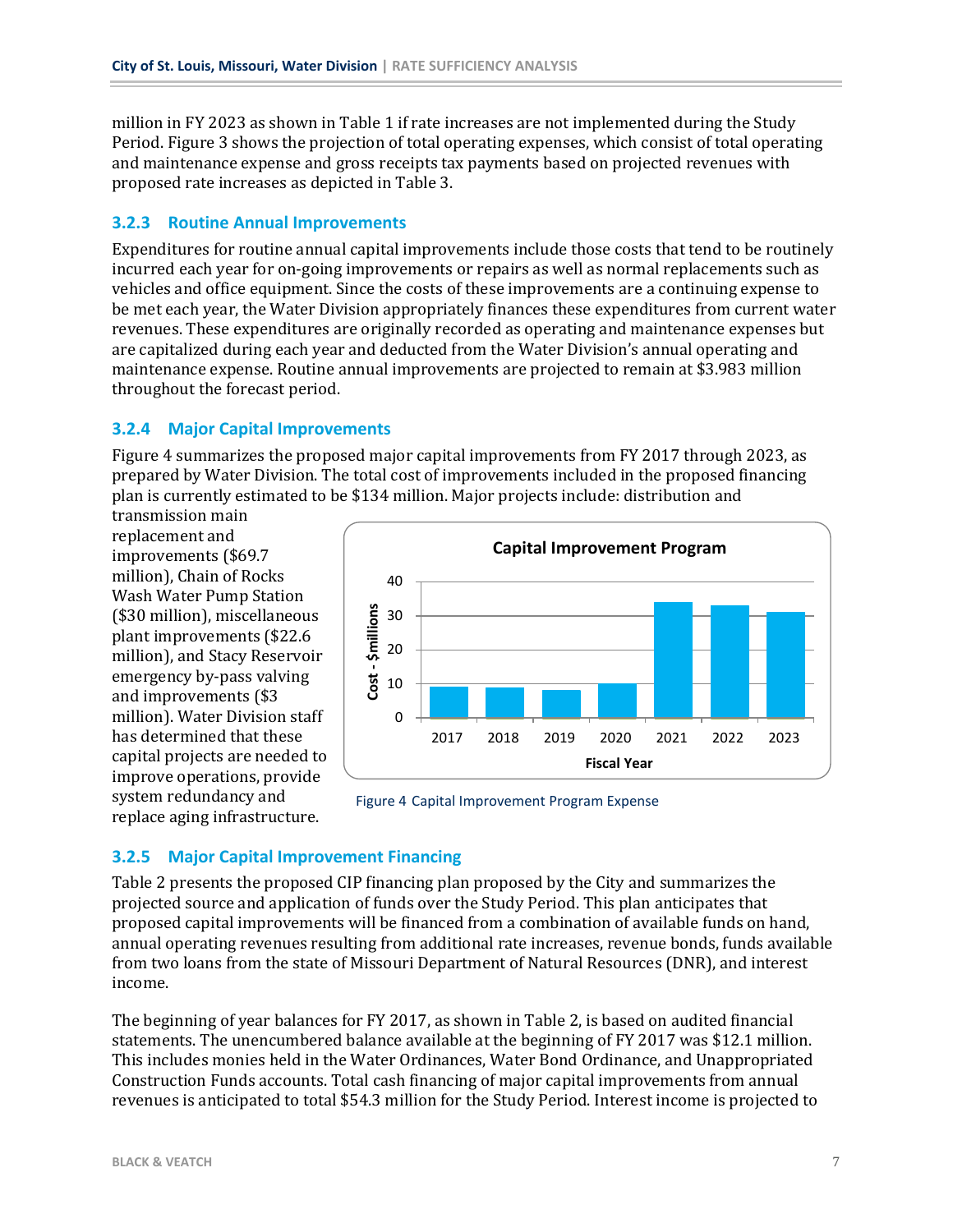provide approximately \$620,000 during this period and is determined based on average beginning and ending fund balances shown on Lines 1 and 13 of Table 2 and an average annual interest rate of 1.0 percent per year. A revenue bond issue in the amount of \$77 million in FY 2021 is shown on Line 5 of Table 2. These bonds are expected to finance approximately 55 percent of the total CIP costs. The amount of the proposed issue was developed considering capital program needs, current policies, other sources of capital improvement program financing, and debt service coverage requirements related to the issuance of revenue bonds.

| <b>Line</b>    |                                |              |            |              |            |              |              |              | <b>Total 2017 -</b> |
|----------------|--------------------------------|--------------|------------|--------------|------------|--------------|--------------|--------------|---------------------|
| No.            |                                | 2017         | 2018       | 2019         | 2020       | 2021         | 2022         | 2023         | 2023                |
|                |                                | Ś            | Ŝ.         | Ś            | Ś          | Ś            | Ś            | Ś            |                     |
|                | <b>Source of Funds</b>         |              |            |              |            |              |              |              |                     |
| 1              | Beginning of Year Balance      | 12,077,000   | 12,137,500 | 12,060,400   | 12,120,900 | 12,181,700   | 64,414,200   | 38,671,900   |                     |
| $\overline{2}$ | Cash Financing of Improvements | 5,314,293    | 4,000,000  | 8,000,000    | 10,000,000 | 10,000,000   | 7,000,000    | 5,000,000    | 49,314,293          |
| 3              | DNR Loan                       | 3,779,308    | 4,900,000  | 0            |            | 0            | 0            | 0            | 8,679,308           |
| $\overline{4}$ | Interest Income                | 60,500       | 60,800     | 60,500       | 60,800     | 191,000      | 257,700      | 128,700      | 820,000             |
| 5              | Proposed Revenue Bonds         | $\Omega$     | 0          | 0            | 0          | 77,000,000   | 0            | 0            | 77,000,000          |
| 6              | Total                          | 21,231,101   | 21,098,300 | 20,120,900   | 22,181,700 | 99,372,700   | 71,671,900   | 43,800,600   | 135,813,601         |
|                | <b>Application of Funds</b>    |              |            |              |            |              |              |              |                     |
| 7              | Major Capital Improvements     | 9,093,601    | 8,900,000  | 8,000,000    | 10,000,000 | 34,000,000   | 33,000,000   | 31,000,000   | 133,993,601         |
| 8              | Revenue Bond Issuance Cost     | 0            | 0          | 0            | 0          | 770,000      | 0            | 0            | 770,000             |
| 9              | DNR Loan Issuance Cost         | $\mathbf{0}$ | 137,900    | $\mathbf{0}$ | 0          | $\mathbf{0}$ | $\mathbf{0}$ | $\mathbf{0}$ | 137,900             |
| 10             | Purchase of Surety Bond        | 0            | 0          | 0            | 0          | 188,500      | 0            | 0            | 188,500             |
| 11             | Transfers Out                  | $\Omega$     | $\Omega$   | $\Omega$     | $\Omega$   | $\Omega$     |              |              | $\Omega$            |
| 12             | Total                          | 9,093,601    | 9,037,900  | 8,000,000    | 10,000,000 | 34,958,500   | 33,000,000   | 31,000,000   | 135,090,001         |
| 13             | <b>End of Year Balance</b>     | 12,137,500   | 12,060,400 | 12,120,900   | 12,181,700 | 64,414,200   | 38,671,900   | 12,800,600   |                     |

#### <span id="page-11-0"></span>Table 2 Capital Flow of Funds

The application of funds shows that \$134 million total CIP expenditures are expected for FY 2017 through 2023. Lines 8, 9, and 10 of Table 2 allows for costs that are typically associated with the issuance of revenue bonds. The costs to issue the proposed revenue bonds in FY 2021 are estimated to total \$958,500 during the Study Period. This estimate assumes issuance costs are equal to 1.0 percent of the principal amounts borrowed. In addition, this assumes that the City would purchase a surety bond, which the City estimated to cost 3.0 percent of the expected maximum debt service payment for the FY 2021 revenue bond issue. Although surety bonds are assumed for this analysis, it is not intended to preclude the option of satisfying a debt reserve requirement by establishing a debt service reserve fund should the City find this to be a more preferable option. The City should consult with its financial advisor to determine the most preferable option.

#### **3.2.6 Debt Service Requirements**

The Water Division currently has one outstanding loan, Series 2013 loan from the Missouri Department of Natural Resources (DNR) with an initial principal amount of \$9.5 million. The Water Division expects to close on one additional DNR loan of \$4.9 million in FY 2018. One new revenue bond is projected to be issued within the Study Period, with Series 2021 revenue bonds assumed to be issued on January 1, 2021. Projected annual debt service requirements on the proposed revenue bonds assume equal annual principal and interest payments with 20 year maturities and an average annual interest rate of 5.2 percent. Annual debt service on DNR loan and projected future revenue bond issuance is expected to increase annual debt service requirements from \$576,100 in FY 2017 to \$7,165,300 in FY 2023.

#### **3.2.7 Operating Reserve**

The operating reserve is a cash balance maintained in the Operating Fund to accommodate fluctuations in annual revenues and expenditures. Black & Veatch recommends that the Water Division establish a policy to require a minimum operating reserve is set equal to 120 days or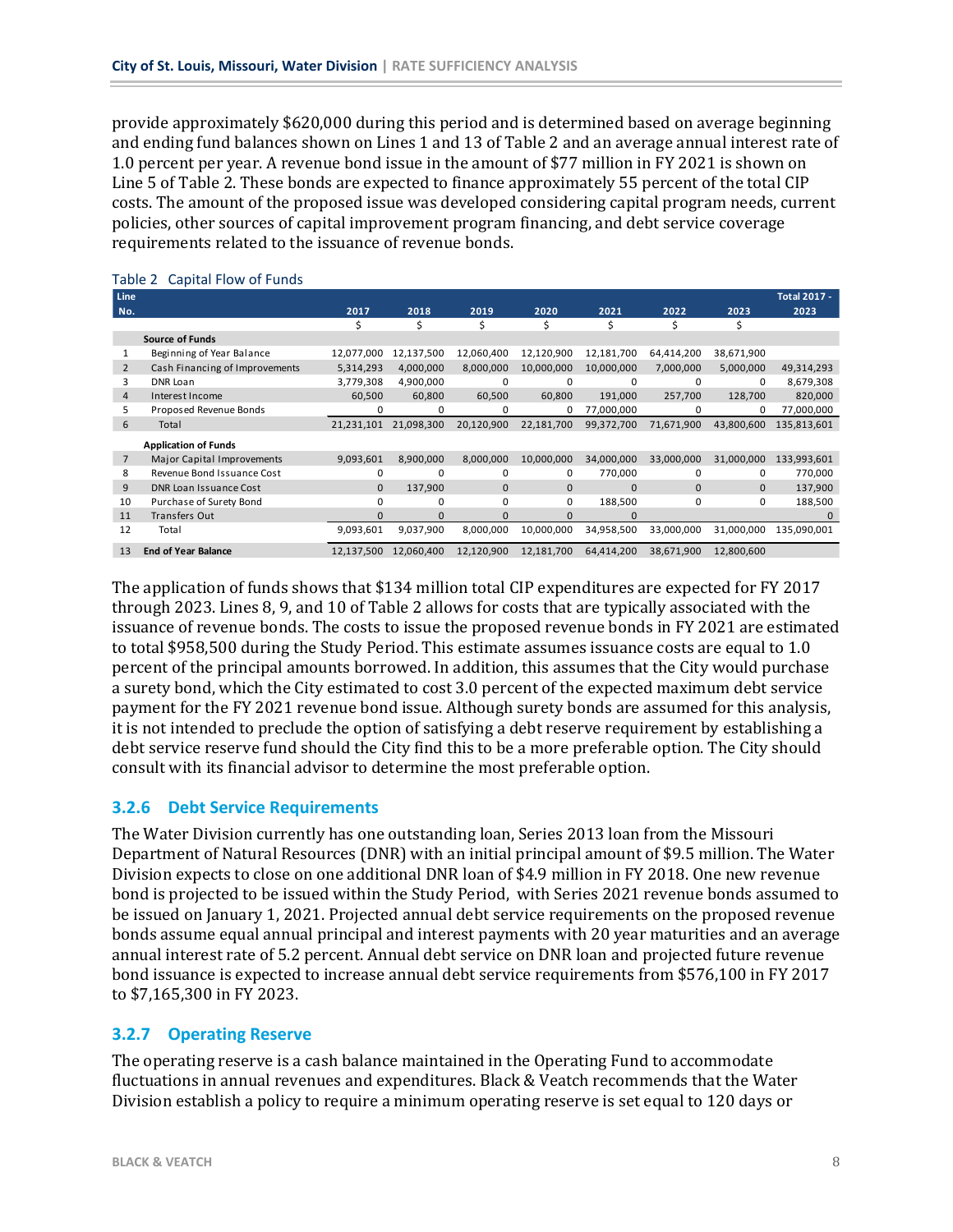approximately 33.0 percent of annual operating and maintenance expense. This level of operating reserve is encouraged by the City's financial advisor and is consistent with the median operating reserve level recommended by rating agencies.

#### **3.3 SUMMARY OF REVENUE AND REVENUE REQUIREMENTS**

A pro forma cash flow statement showing projected revenues and revenue requirements for the Water Division during FY 2017 through 2023 is presented in Table 3. Water revenues must be at least sufficient to finance the costs of operating and maintenance, gross receipts taxes, routine annual capital improvements, and debt service costs on existing and future revenue bonds, while maintaining adequate operating reserves and complying with all applicable revenue bond coverage requirements. Annual revenue can also be used to provide partial cash financing of major capital improvements.

Lines 1 and 2 of Table 3 show actual and projected revenue under existing rates attributable to the respective retail and wholesale customers. Lines 3 through 9 show projected increases in retail water sales revenues assumed to be in effect for the number of months indicated for each fiscal year. Rate increases are projected for FY 2019 through 2021 to meet projected revenue requirements, maintain the operating reserve, and provide the required annual debt service coverage (DSC) of 125 percent (and recommended DSC of 150 percent) to enable the utility to issue additional revenue bonds for the planned capital improvement projects. These annual revenue increases are necessary to continue to comply with the requirements set forth in Sections 210(b) and 810C(b) of the City's Water Revenue Bond Indenture of Trust and are also designed to maintain a minimum balance in the Operating Fund at least equal to a 120 day operating reserve. The indicated revenue increases are calculated to be the minimum increases required by the Water Division to meet the Indenture of Trust requirements and to maintain a 120 day operating reserve.

As indicated on Line 3 through 9 of Table 3, 9 percent increases are projected to be effective the beginning of each fiscal years 2019 through 2021, effective July 1 of each fiscal year. Such rate increases ares proposed to produce the additional revenue required to pay additional debt service on the new bonds, provide adequate debt service coverage, cash finance a portion of the capital improvement program while maintaining the available fund balances to their desired levels, and lessen the effect on future revenue increases. These increases are projected to put the City in position to meet minimum required debt service coverage if operating and maintenance expense unexpectedly increases, water sales revenue decreases below the projected levels, or by the occurrence of any other changes that affect net revenues other than currently projected in this Report. Such rate increases will also allow for a reserve fund balance that could be used for any unanticipated capital project or emergency that could arise during the study period.

Other operating revenue available for the Water Division is projected to increase slightly from \$2.6 million in FY 2017 to \$2.8 million in FY 2023. Interest income earned on available funds is shown on Line 13 of Table 3. The interest income shown in Table 2 is not included in Line 13 of Table 3 because such construction related interest earnings are not available for debt service coverage. Projected interest income amounts are based on a 1.0 percent annual interest rate applied to average beginning and end of year fund balances. Funds available for this interest calculation include the Waterworks Revenue Fund, Waterworks Operation and Maintenance Account, Water Replacement and Improvement Account, and the Water Contingent Account, which comprise the amounts shown in Lines 26 and 27 of Table 3. Interest income also includes amounts earned on monies deposited and retained by the Bond and Interest Account during each year and any residual interest earned on the Water Bond Reserve Fund. Other nonoperating revenue is shown on Line 14 and consists of miscellaneous nonoperating revenue and the interest expense on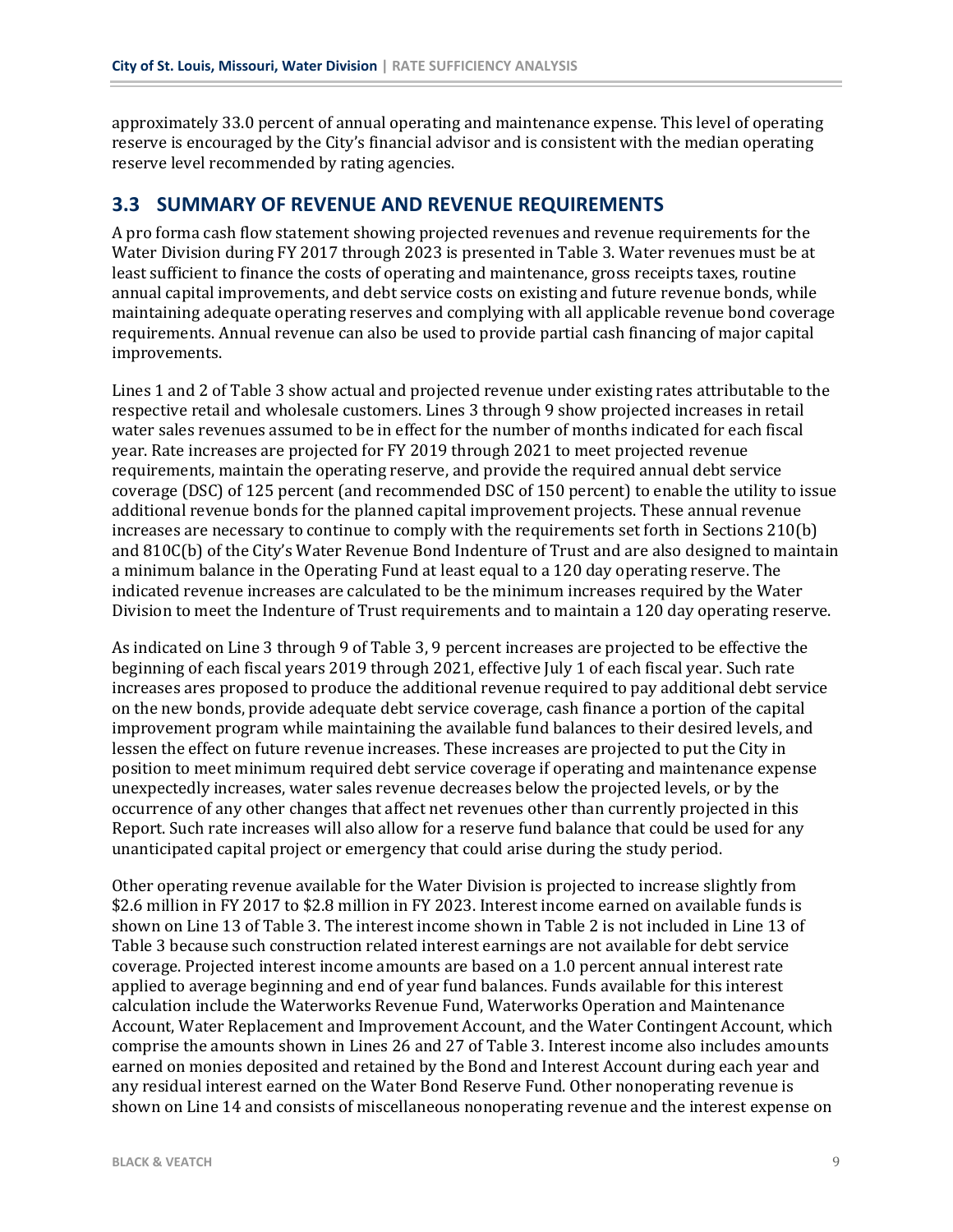customer deposits in excess of nonoperating expenditures. Total Water Division revenue is shown on Line 15 of Table 3.

Operating and maintenance expense and gross receipts tax payments are shown on Lines 16 and 17 of Table 3. The projected gross receipts tax payments are greater than those shown in Table 1 because of the proposed retail revenue increases. Line 18 shows the net revenue remaining after deducting operating and maintenance expense and gross receipts tax from total revenue. This net revenue is available for debt service coverage and other purposes.

Debt service requirements on existing revenue bonds reflect the monthly deposits made to the Bond and Interest Account and are shown on Line 19 of Table 3. Additional revenue bonds are expected to be issued in FY 2021 to help finance the CIP. As indicated on Lines 21 of Table 3, the debt service requirement on this future debt issuance is projected to increase from \$0 in FY 2017 to approximately \$6.6 million by FY 2023.

The costs for routine annual improvements, transfer from Ordinance Funds, and the funds available to cash finance part of the CIP are shown on Lines 22, 23 and 24, respectively, of Table 3. The net annual balance shown on Line 25 of Table 3 is equal to net revenue (Line 18) less total debt service (Line 21), less routine annual improvements (Line 22), plus transfers from Ordinance Funds (Line 23), and less cash financing of major capital improvements (Line 24). Balances indicated for the combined fund balances included in Table 3 are shown on Lines 26 and 27. The beginning of year balance for FY 2017 matches the balance reported by the Water Division for the combined funds for FY 2016.

Debt service coverage is reported on Line 29 of Table 3. Debt service coverage is equal to net revenue (Line 18) divided by total revenue bond principal and interest payments made to the bondholders (Line 28). The Indenture of Trust requires that the City maintain an annual debt service coverage ratio of at least 110 percent. Under the proposed revenue adjustments, this targeted level is exceeded in each year of the Study Period, as shown on Line 31. To allow for possible fluctuations in revenue and operating expenses, such as may occur periodically due to unexpected decreased water sales and possible unexpected increases in costs of system operating, and to maintain the ability to meet the more restrictive 125 percent additional bonds coverage test, it is suggested that a future coverage level of at least 150 percent should be recognized for rate design purposes. This will provide a greater margin above the minimum coverage requirements.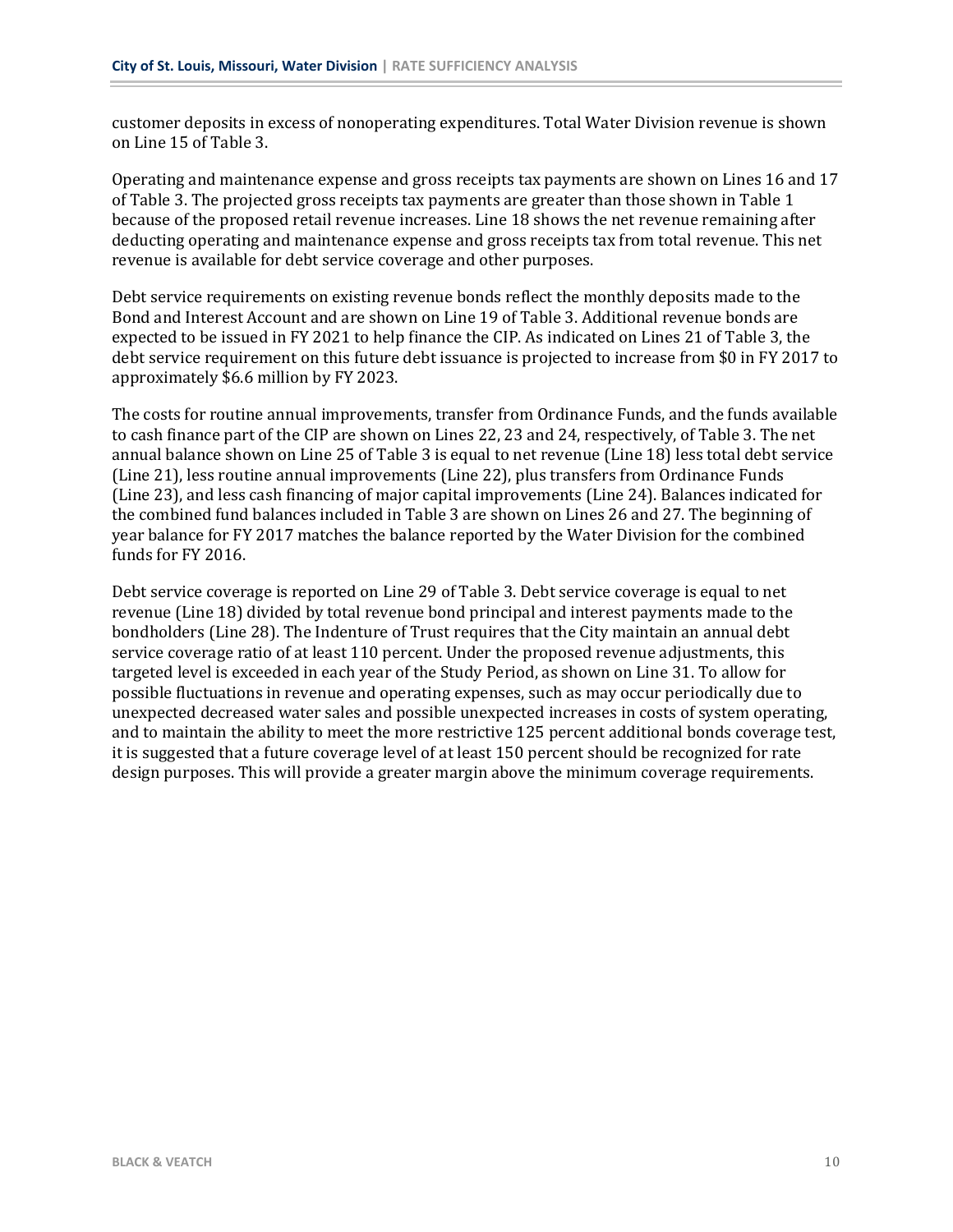#### <span id="page-14-0"></span>Table 3 Operating Flow of Funds under Proposed Rates

| Line<br>No.    |                                                  |             |               | 2017         | 2018         | 2019        | 2020        | 2021       | 2022         | 2023        |
|----------------|--------------------------------------------------|-------------|---------------|--------------|--------------|-------------|-------------|------------|--------------|-------------|
|                |                                                  |             |               | \$           | \$           | \$          | \$          | \$         | \$           | \$          |
|                | <b>Water Sales Revenue at Existing Rates</b>     |             |               |              |              |             |             |            |              |             |
| 1              | Retail (a)                                       |             |               | 46,966,000   | 46,745,000   | 46,526,000  | 46,309,000  | 46,094,000 | 45,882,000   | 45,672,000  |
| $\overline{2}$ | Wholesale (b)                                    |             |               | 3,974,000    | 4,014,000    | 4,054,000   | 4,095,000   | 4,136,000  | 4,177,000    | 4,219,000   |
|                | <b>Additional Retail Water Sales Revenue:</b>    |             |               |              |              |             |             |            |              |             |
|                |                                                  | Proposed    |               |              |              |             |             |            |              |             |
|                |                                                  | Retail Rate | <b>Months</b> |              |              |             |             |            |              |             |
|                | Year                                             | Increase    | Effective     |              |              |             |             |            |              |             |
| 3              | 2017                                             | 0.0%        | 0             | 0            | 0            | 0           | 0           | 0          | 0            | 0           |
| $\overline{4}$ | 2018                                             | 0.0%        | 3             |              | $\Omega$     | $\Omega$    | $\Omega$    | $\Omega$   | $\Omega$     | $\Omega$    |
| 5              | 2019                                             | 9.0%        | 12            |              |              | 3,843,200   | 4,167,800   | 4,148,500  | 4,129,400    | 4,110,500   |
| 6              | 2020                                             | 9.0%        | 12            |              |              |             | 4,169,500   | 4,521,800  | 4,501,000    | 4,480,400   |
| 7              | 2021                                             | 9.0%        | 12            |              |              |             |             | 4,523,700  | 4,502,900    | 4,482,300   |
| 8              | 2022                                             | 0.0%        | 12            |              |              |             |             |            | $\mathbf{0}$ | $\mathbf 0$ |
| 9              | 2023                                             | 0.0%        | 12            |              |              |             |             |            |              | 0           |
| 10             | Total Additional Water Sales Revenue             |             |               | $\mathbf{0}$ | $\mathbf{0}$ | 3,843,200   | 8,337,300   | 13,194,000 | 13,133,300   | 13,073,200  |
| 11             | Total Water Sales Revenue                        |             |               | 50,940,000   | 50,759,000   | 54,423,200  | 58,741,300  | 63,424,000 | 63,192,300   | 62,964,200  |
|                | <b>Other Revenue</b>                             |             |               |              |              |             |             |            |              |             |
| 12             | Other Operating Revenue                          |             |               | 2,618,000    | 2,644,000    | 2,670,000   | 2,697,000   | 2,724,000  | 2,751,000    | 2,779,000   |
| 13             | Interest Income (c)                              |             |               | 139,000      | 141,600      | 140,100     | 136,100     | 141,500    | 143,700      | 137,500     |
| 14             | Net Other Nonoperating Revenues (d)              |             |               | 952,000      | 952,000      | 952,000     | 952,000     | 952,000    | 952,000      | 952,000     |
| 15             | <b>Total Revenue</b>                             |             |               | 54,649,000   | 54,496,600   | 58,185,300  | 62,526,400  | 67,241,500 | 67,039,000   | 66,832,700  |
| 16             | Operation and Maintenance Expense (e) 41,069,000 |             |               |              | 42,095,000   | 43,145,000  | 44,221,000  | 45,323,000 | 46,451,000   | 47,608,000  |
| 17             | Gross Receipts Tax (f)                           |             |               | 3,271,000    | 3,261,000    | 3,483,000   | 3,743,000   | 4,026,000  | 4,014,000    | 4,002,000   |
| 18             | Net Revenue                                      |             |               | 10,309,000   | 9,140,600    | 11,557,300  | 14,562,400  | 17,892,500 | 16,574,000   | 15,222,700  |
|                |                                                  |             |               |              |              |             |             |            |              |             |
|                | Debt Service Deposits (g)                        |             |               |              |              |             |             |            |              |             |
| 19             | Existing                                         |             |               | 576,100      | 594,300      | 593,500     | 594,500     | 594,300    | 593,900      | 594,300     |
| 20             | Proposed                                         |             |               | $\mathbf{0}$ | 23,900       | 287,100     | 287,100     | 3,429,000  | 6,571,000    | 6,571,000   |
| 21             | <b>Total Debt Service Deposits</b>               |             |               | 576,100      | 618,200      | 880,600     | 881,600     | 4,023,300  | 7,164,900    | 7,165,300   |
| 22             | <b>Routine Annual Improvements</b>               |             |               | 3,983,000    | 3,983,000    | 3,983,000   | 3,983,000   | 3,983,000  | 3,983,000    | 3,983,000   |
| 23             | <b>Transfer from Ordinance Funds</b>             |             |               | 0            | 0            | 0           | $\mathbf 0$ | 0          | 0            | $\Omega$    |
| 24             | <b>Transfer to Construction Funds</b>            |             |               | 5,314,293    | 4,000,000    | 8,000,000   | 10,000,000  | 10,000,000 | 7,000,000    | 5,000,000   |
| 25             | Net Annual Balance                               |             |               | 435,607      | 539,400      | (1,306,300) | (302, 200)  | (113,800)  | (1,573,900)  | (925,600)   |
| 26             | Balance Available at Beginning of Year           |             |               | 26,889,000   | 27,324,607   | 27,864,007  | 26,557,707  | 26,255,507 | 26,141,707   | 24,567,807  |
| 27             | Balance Available at End of Year                 |             |               | 27,324,607   | 27,864,007   | 26,557,707  | 26,255,507  | 26,141,707 | 24,567,807   | 23,642,207  |
| 28             | Debt Service Payments (h)                        |             |               | 576,100      | 618,200      | 880,600     | 881,600     | 4,023,300  | 7,164,900    | 7,165,300   |
| 29             | Debt Service Coverage (i)                        |             |               | 1789%        | 1479%        | 1312%       | 1652%       | 445%       | 231%         | 212%        |

(a) Includes net revenue from metered and flat rate customers. Revenue is projected to decrease at an average annual *rate of -1.0 percent per year for metered customers and 0.0 percent for flat rate customers.*

(b) Revenue increases for the wholesale customers is proportional to expected growth and increases in O&M expense.

(c) Interest income is based on the average balance of funds available for investment and an average annual interest rate *of 0.5 percent. Also includes interest earned on the Bond and Interest Account.*

*(d) Includes net miscellaneous nonoperating revenue and interest expense on consumer deposits.*

*(e) Excludes depreciation expense.*

*(f) Equal to 6.0 percent of gross operating revenue.*

*(g) Deposits to the Bond and Interest Account.*

*(h) Actual payments to the bondholders.*

*(i) Net revenue (Line 18) divided by debt service payments made to bondholders (Line 28).*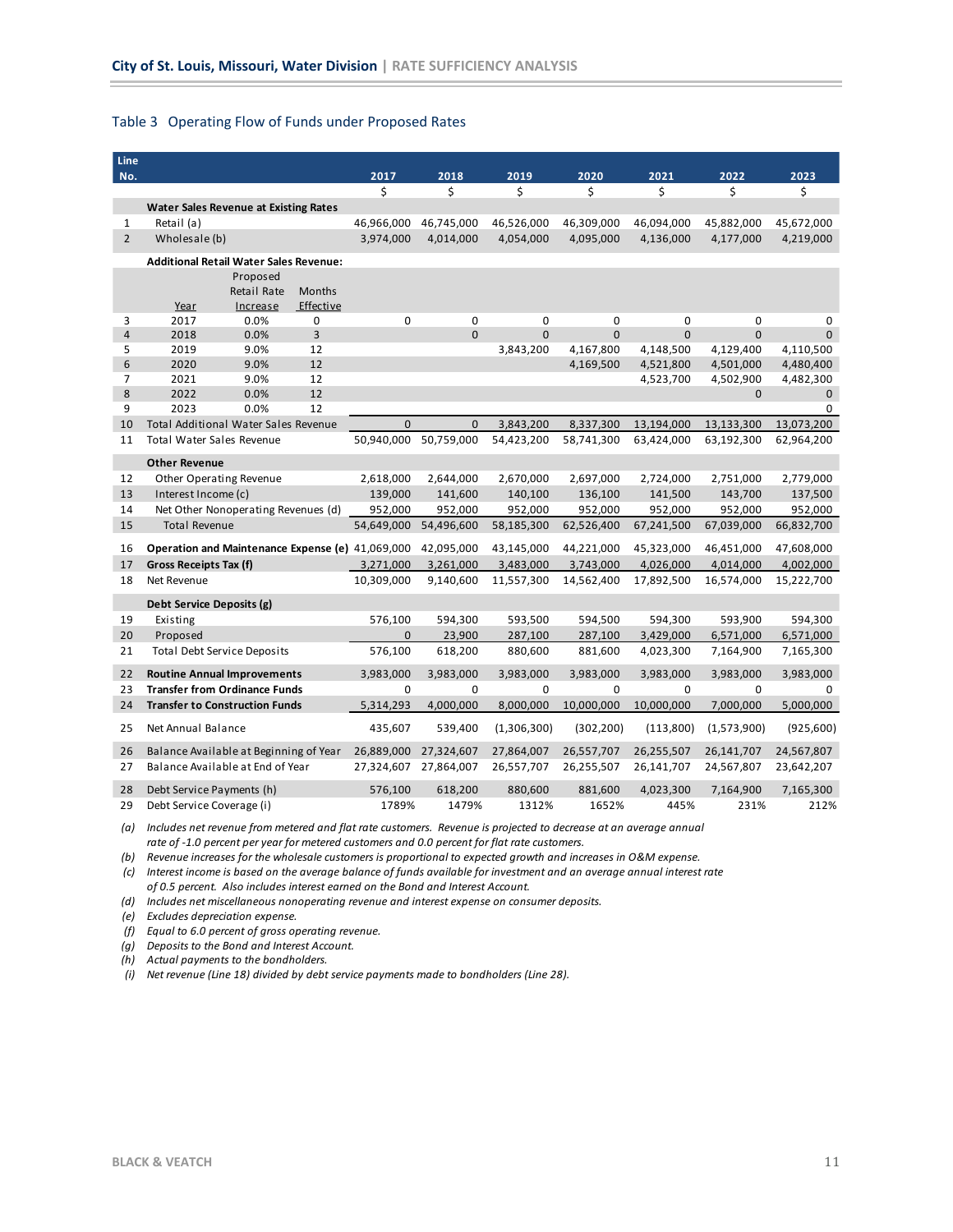# **4.0 Comparison with Other Utilities**

Figure 5 provides a comparison of a typical quarterly bill for a flat rate customer with comparable bills for neighboring utilities. For the purpose of the comparison, an estimate of equivalent volume, as shown in Figure 6, was utilitized in order to calculate estimated bills of others. While St. Louis Water Division bills customers with no meters a flat rate each month of the year, other utilities bill based on actual metered water usage. Due to the difficulty in estimating a comparable volume for outdoor watering, an estimated volume representing the volume assumed by the Frontage component of the Water Division bill was not included. Therefore, these rate comparisons can be considered "winter usage" comparisons. A comparison of bills under summer usage would most likely show an increase in the average bill for other utilities compared to the bills shown in this Report.



Figure 5 Comparison of a Typical Flat Rate Customer Quarterly Bill with Comparable Bills of Other Local Utilities

As shown in Figure 5, the typical quarterly bill for flat rate customers is less than that for surrounding communities. In some cases, the bill is half the typical bill for some communities.

|                     | <b>Units</b> | Est.<br>No. of Volume<br>(gpd) |
|---------------------|--------------|--------------------------------|
| Rooms               | 5            | 14.5                           |
| <b>Water Closet</b> |              | 54.2                           |
| Baths               | 1            | 45.2                           |
| Separate Showe      | 0            | 45.2                           |
| Frontage (feet)     | 30           |                                |

*\* gpd = gallons per day*

Figure 6 Estimated Volume per St. Louis Water Division Billing Unit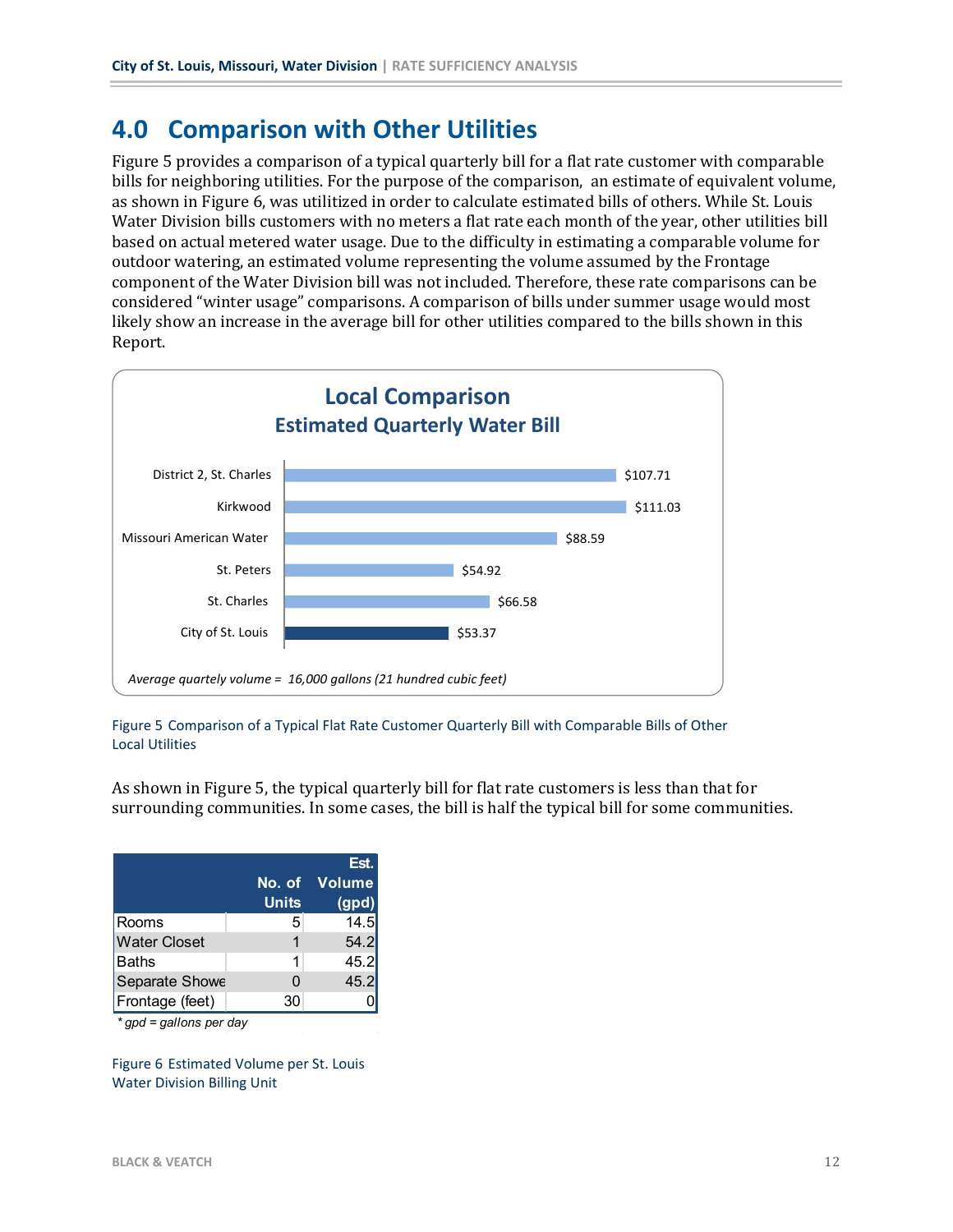A similar comparison of typical bills with other regional utilities is presented in Figure 7. As shown, St. Louis Water Division rates are substantially lower than the midwest regional utilities shown in this chart.



Figure 7 Comparison of a Typical Flat Rate Customer Quarterly Bill with Comparable Bills of Other Regional Utilities